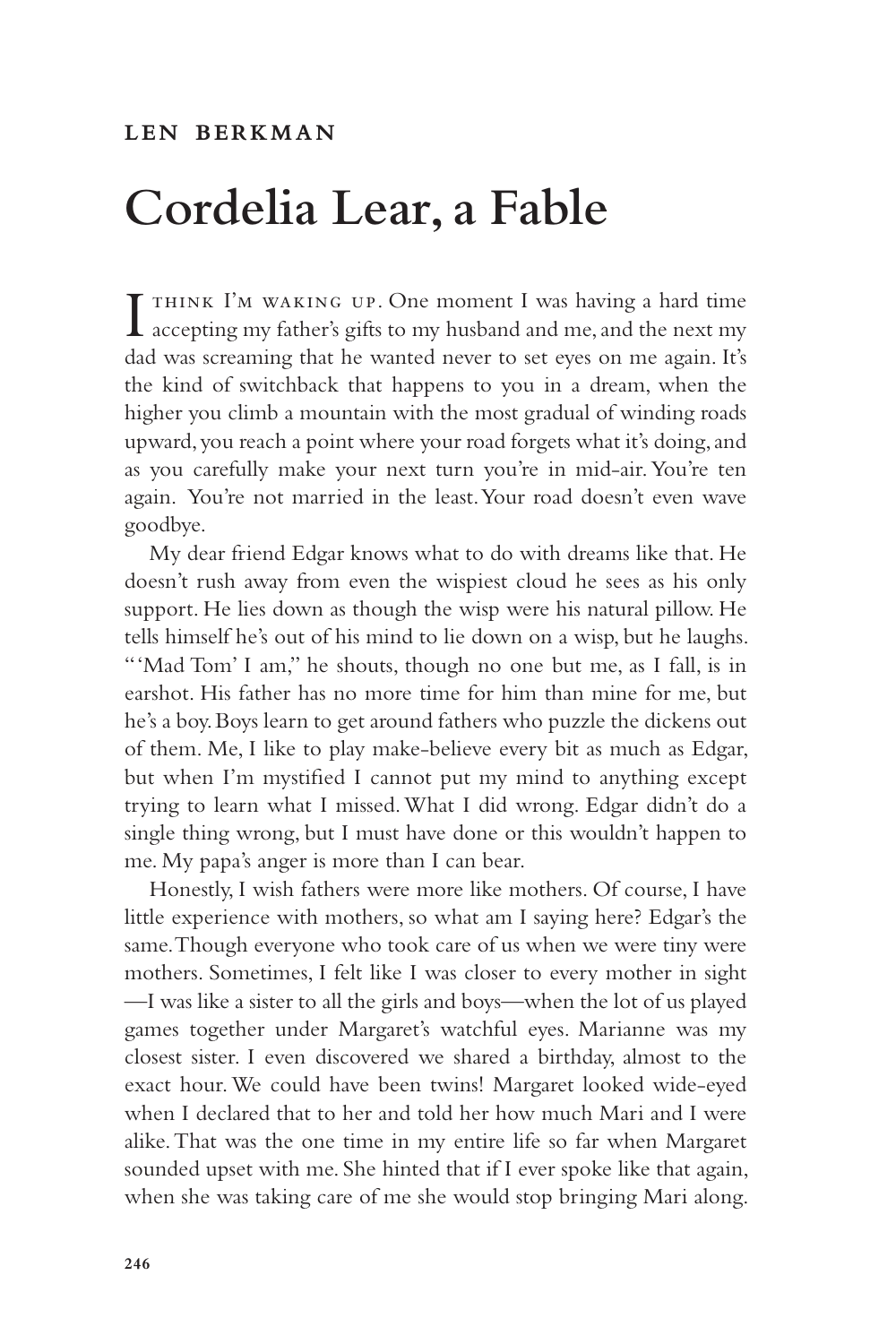I couldn't bear thinking of Mari all by herself in her tiny, laughable house from morning to night, so you can be sure I held my tongue forever after.

When my mother got sick and died, I thought my world would end. Then I decided, all on my own at first, that my mother didn't die, just like I stopped having a husband. Poof! Mari said that my mother had moved and lived on top of the rainclouds. That made me think of Edgar. I was sure that Edgar knew how to find my mother and tell her she shouldn't worry about me. In a gargantuan whisper, Edgar informed me that his mother and my mother shared a room just big enough for two on the same cloud. Since, to my understanding, they were friends who talked a great deal to each other, they never became as lonely as I became sometimes in my very own bedroom and my very own porch. Edgar has a lovely laugh. He told me that whenever I heard him laugh I was hearing his mother. He used to hear her laugh when she lifted him from his cradle, when she kissed him, and when she put him down again. She laughed about three times each pick-up and put-down, and when she held him to her face after her kiss her face was wet. When Edgar learned to count to three, that's what he most remembered. Her three laughs and her one kiss.

Mari had more sisters and brothers than I could count until I was old enough to count to a hundred. They weren't that many, I imagine, but whenever I tried to list them all by name, I left more than one of them out. Edgar was easier; his only brother was named Edmund, another name with an "e," just like Margaret and Mari are names with an "m." Alphabet letters are fun, unless there are too many. I wish I knew someone with my own name. We would be two "c's," and when someone called our name, we would both come running. That's another thing Edgar and I talked about. His father never called him by his name, and my father never called me by mine. It's really nice when you hear your name come from someone else's voice. Margaret and Mari call me by my name a lot, which gives me a tingle. Edgar tingles me, too. I make a definite point of saying "Margaret," "Mari," and "Edgar" in my sweetest voice. Do you have a sweet voice you can turn to when you want? If I could take one word to heaven with me when I die, I would choose someone's name. My problem is that there are three names I would choose. I guess I'd better not die.

You can bet there are names I'd prefer to do without. I wouldn't have admitted that last year, but I can get pretty mean. Edmund doesn't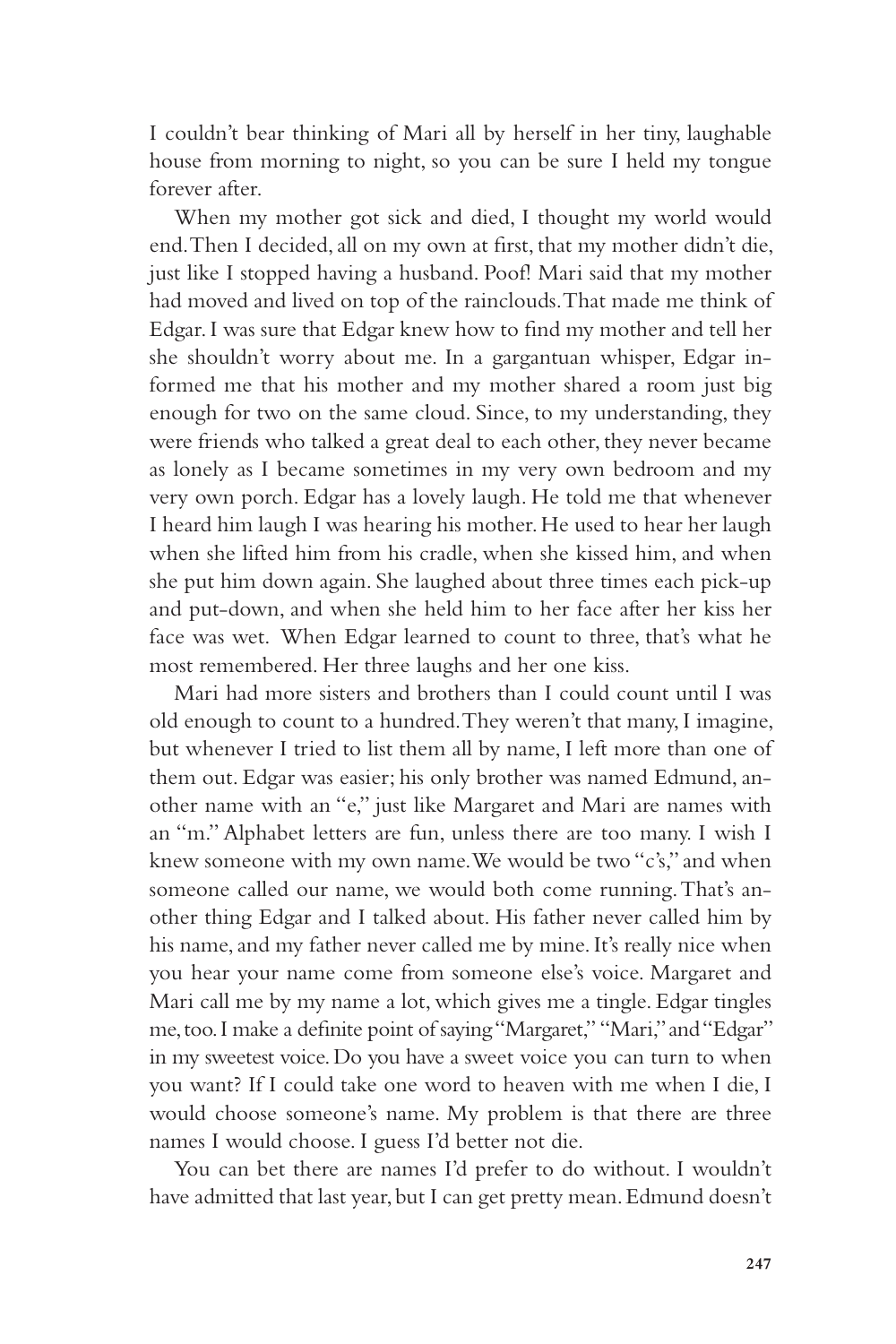deserve to have a brother as nice as Edgar. Don't tell anyone I told you that. It sounds too mean. You've known me my entire life, and you very well know that mean is what I'm not. Edmund is one of those young people who tell lies. I can't bear his lies. I'm still young myself but I next to never lie, of course. At least, I think I next to never. I wouldn't be talking to you if I did, I bet. I take that back—what I really mean is that you wouldn't be listening to me. It's hard to tell lies, which makes you wonder why people bother. I'm beginning to suspect that older people lie even better, though. They have more time to practice.

Edgar's father is being punished. Do I know why? Is there always a reason? Edgar can't bear to see his father punished, so he's doing all he can to keep his father safe, which is hard now that he's been blinded. Edgar has to keep his father from realizing that he's the one guiding him through their land of troubles. Whenever his father calls for *Edmund's* help, Edgar has to lie—a different kind of lie—and call himself "Mad Tom." Edgar has to disguise his voice but not his face. He declares to his father that he was sent by Edmund, who suffers each hour that he and his father are kept apart. The two syllables of Edmund's name, Edgar wept to share, were all the abandoned Duke had to hear for his lips to part into a twisted smile. The air through his battered teeth and the endless blood made him look monstrous. Even the sockets from which the Duke's eyes once shone upon his allies found their means to celebrate the elusive idea of his vanished son's return. Edgar handed me these images as though the memories were his and mine to store without need for permission. Upon his final word to me, our silence took hold for what felt like years.

I KNEW I COULD RUN to Margaret and bury my head in her lap. Or ask Mari if she might sit by the pond with me and let me stare at her without saying why. But neither could keep me from the certainty of what Edgar and I had to face: our siblings were not ours to count as kin. There's a poem that begins, "I dressed my father in his little clothes." I'm not sure that's exact. "I put my father in his little boat." "I set my father a-sail across the sea." Fathers need our care. Edgar knew how to offer that care and have it accepted. I felt lifted out of the picture. Whoever created me told me to hush and leave. To relieve his father's pain, Edgar knew he couldn't be Edgar. To exchange with his father the comfort, the trickles of love, that two disposed-of creatures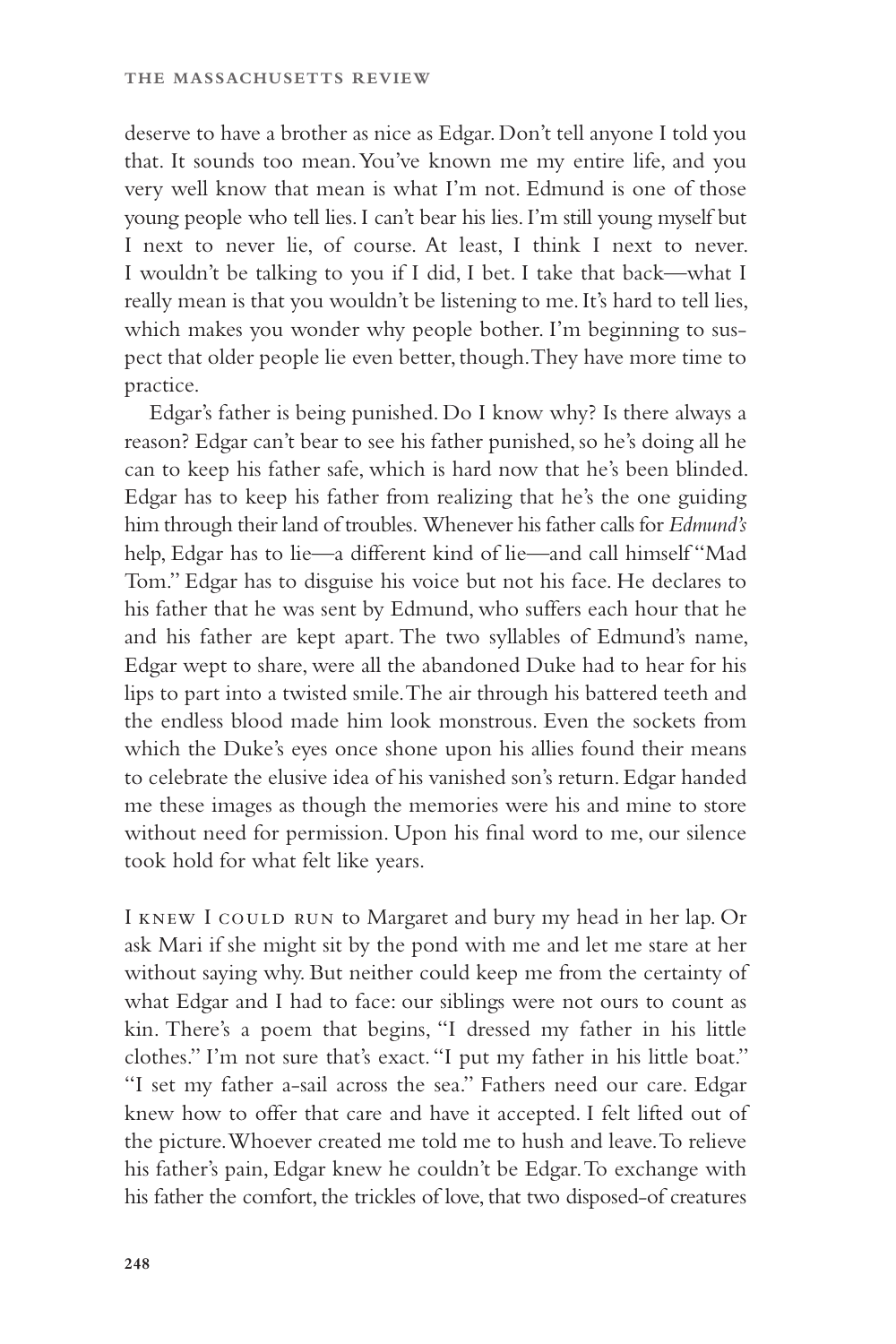might somehow sustain in the wake of injustice. I didn't have that skill. I could only be Cordelia and no other: three or so syllables to ignite my father's rage. Rage that slammed the door and forced me into the cold, without the key to sneak back inside—a key like the "Mad Tom" that Edgar had, right there in his pocket. To pluck and turn at his beck and command.

What would *you* have done? Sometimes I try to imagine me different, even now, as I did when Mari and I would play together, and we'd take turns being Margaret. Edgar asked to play with us once, but we thought he wanted to play war, and all we wanted to play was castle and court. Edgar was amused that we had mistaken him for Edmund. Edmund was the one who *always* played war and got quite good at it. My sisters—my *actual* sisters—told me Edmund was their hero. They planned to convince him that they were in love with him, but they had a larger purpose than playing his wives: when someone is your hero—they confided in me as though I would totally understand—love is the mask you must wear. What you truly and dearly dream will happen is that your hero chooses you above all others. My sisters boasted that it was generous of them to want Edmund to choose the *two* of them above all others, even though it's nicer if most heroes choose only one. Sometimes that makes sense to me. Does it to you?

Eventually, though, my sisters got tired of Edmund being their hero. They took off their masks, they said, and each of them found new heroes they *liked* to call their husbands-to-be. One husband apiece this time. Margaret told me that showed they were becoming adults. Everything they pretended to admire in Edmund they admired twice in their husbands: once for how well these new husbands took charge, and twice because they went around with big smiles, knowing how easily they could take charge of their husbands. They said when Edmund caught sight of them doing that, he would snicker, but only because he was jealous. Edmund didn't give up wanting to call both of them his wives. He saw how much my papa was giving to them to make whole armies of husbands-to-be want to call them the best wives in the total universe. Edmund told me I would never be anyone's best wife, and that my papa had made that clear the time I refused to curtsy because my dress was too short. He dared Edgar to prove he was wrong about me. Edgar replied that he didn't like to prove *anything*. I felt silly just standing there between the two of them.

There was a neighbor named William Shakespeare who had moved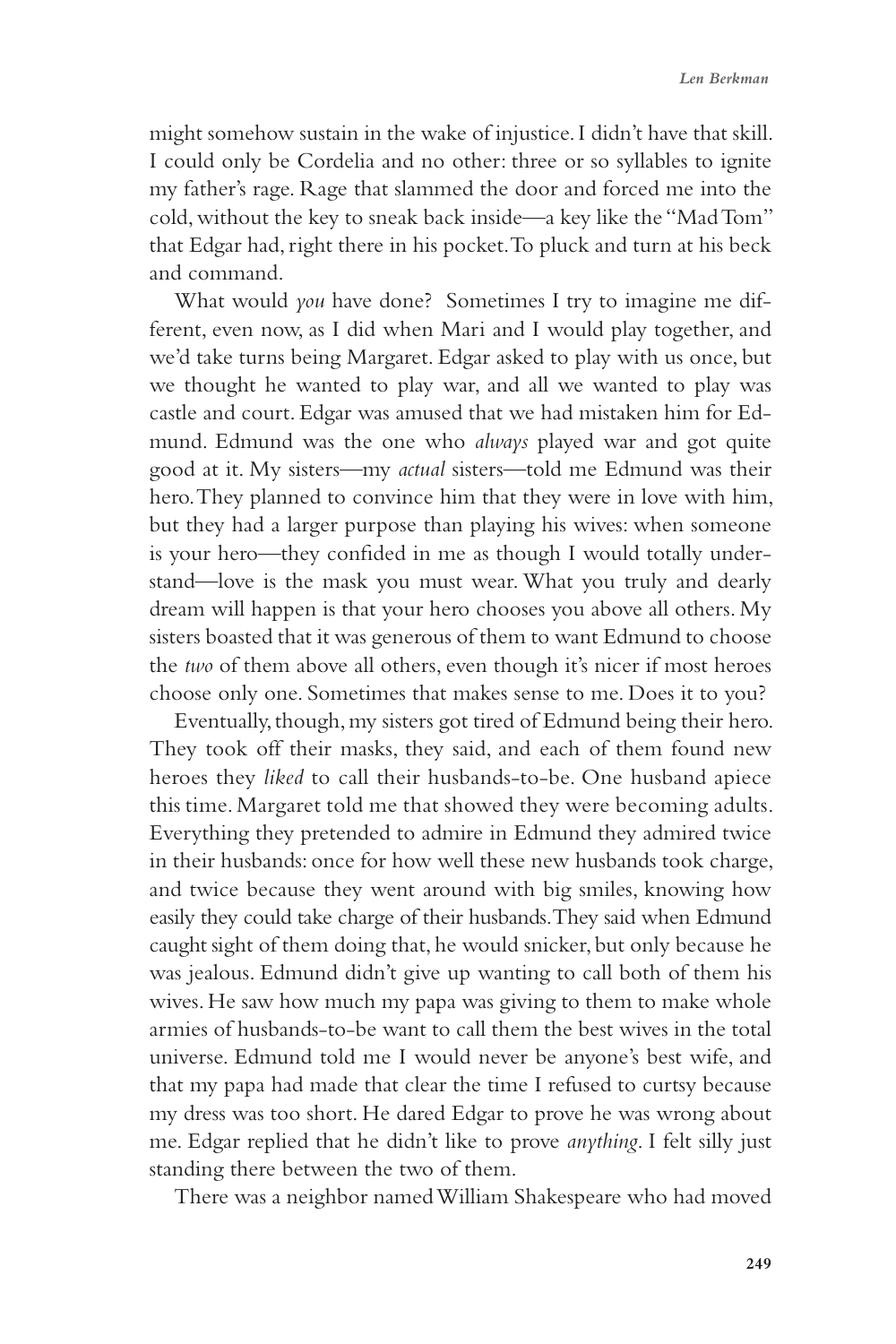into a tiny cabin—not as shamefully tiny as Margaret's, he would announce—on the other side of my favorite hill. William watched us a lot. Sometimes from a distance, sometimes pretending he wanted to borrow a cup of sugar when he spotted Mari and me playing castle and court on the hillside. I think he really hoped he could get to know Margaret. Honestly, I think Margaret was more *curious* about him than anything else. She said she couldn't figure out why he enjoyed making her gossip so much. Even when they did something in bed together that was supposed to be extra fun, she said that what most excited William Shakespeare was how much she gossiped. She couldn't stop, and Mr. Shakespeare never suggested that she should. Night after night, he pumped her, she said, for everything she could remember about my father, my sisters, and me. Then, when she happened to mention what my sisters felt about Edmund and their plot to seem ready to become his wives and then stop being ready as soon as they were rich enough to find husbands they could control, Mr. Shakespeare got especially aroused. He insisted on every last detail. He said families like Edmund's and Edgar's and their father, and families like my sisters and me and our father, were like coins of gold you'd like to roll along a marble floor and then pick up again and pocket.

For some reason, Margaret asked Mr. Shakespeare whether he would be as excited about our families if they had mothers in them who were still alive. Mr. Shakespeare's reply surprised me. He said that if our families had mothers in them who were still alive, we wouldn't know what to do with ourselves. Our mothers would all take charge and make every day either funny or a nightmare. Do you understand what that means? Sometimes I tried to eavesdrop when William Shakespeare and Margaret had their conversations, but when I realized that I was the person he was least interested in, I got bored. Eventually, Margaret got bored even more. She kept hoping to gossip about herself. But, hard to believe, Mr. Shakespeare was even less interested in Margaret than in me.

So there I was, with my father locking me out but keeping my sisters and their husbands inside with him, for reasons I suppose you'd have to ask Margaret or Mr. Shakespeare about (before they bid permanent goodbyes to each other, of course, but not before Margaret had spilled all the beans Mr. Shakespeare could ever dream she would spill). I was not told a thing. As I stumbled past Mr. Shakespeare's cabin to god-knows-where, I had no wish to learn. Those sudden sobs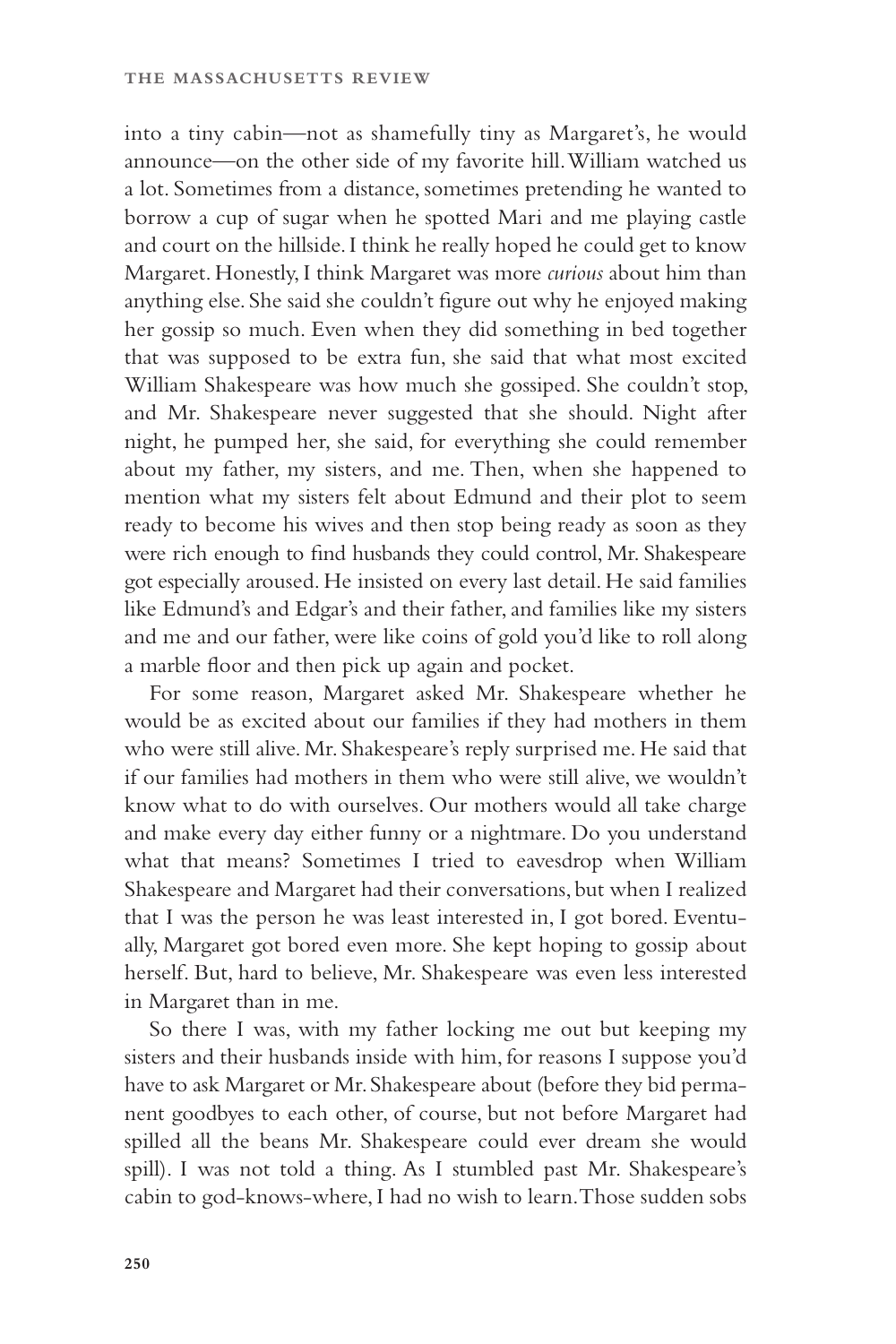## *Len Berkman*

my most pursed-tight lips couldn't keep from bursting into the air must have sounded real strange, enough for Mr. Shakespeare to lift his window glass and stare with a blank face in my direction. But he didn't call out, and I was too upset to think to wave.

My guess, if you're interested, is that my father was so pleased by how excited my sisters were to learn what he was giving them, even before the end of his life, that he decided to take back what he said I didn't thank him enough for giving me, and he wanted to spend the night with my sisters and their husbands to give them a list of specifics: of everything I would have been able to keep if I had said, "Thanks, Papa," instead of telling him how little it all mattered to me compared to how I felt about being his daughter and life itself. That's my guess.

When I said how little it mattered, and before I compared it to the size of my love, Papa's roar of anger was so deafening I had to shout the rest of my sentence about size, and even then I'm not sure he heard the shouting part, because he raised his fists and smashed them down hard on our feast table, the one that Margaret took such time to design, with delicate mirrors around each plate to celebrate his bequests. Some of the mirrors clattered to the floor and cracked. Papa hearing what I shouted would have made no difference anyway, I can assure you. You've known ever since I climbed out of my cradle, when no one answered my shrieks to get rid of the mouse that was tickling my toes: I'm not as good with words or even loud sounds as my sisters, and they snort whenever they see me try to imitate.

When I showed up at Mari's little home with some leftover sobs still threatening to embarrass me, I was surprised to find myself actually at Mari's door and not even knocking. Margaret was already back, too. She'd come running to the feast table when the ruckus reached her ears in the kitchen. She saw the door slam shut behind me, and she ran back to get her coat. But Papa stopped her. He commanded her to get her broom without a moment's delay. And after sweeping he made her walk barefoot around and around the feast table, just to be sure. My sisters told her she looked like she was doing an around-the-table dance, especially when she stepped on a sliver. The two times that happened and she couldn't keep her own sounds to herself, they applauded. And each time they insisted that Margaret take a bow. She could deal with the blood later.

Just before Margaret could finally leave to go home, she heard them say something to Papa she wouldn't repeat. She asked me not to ask.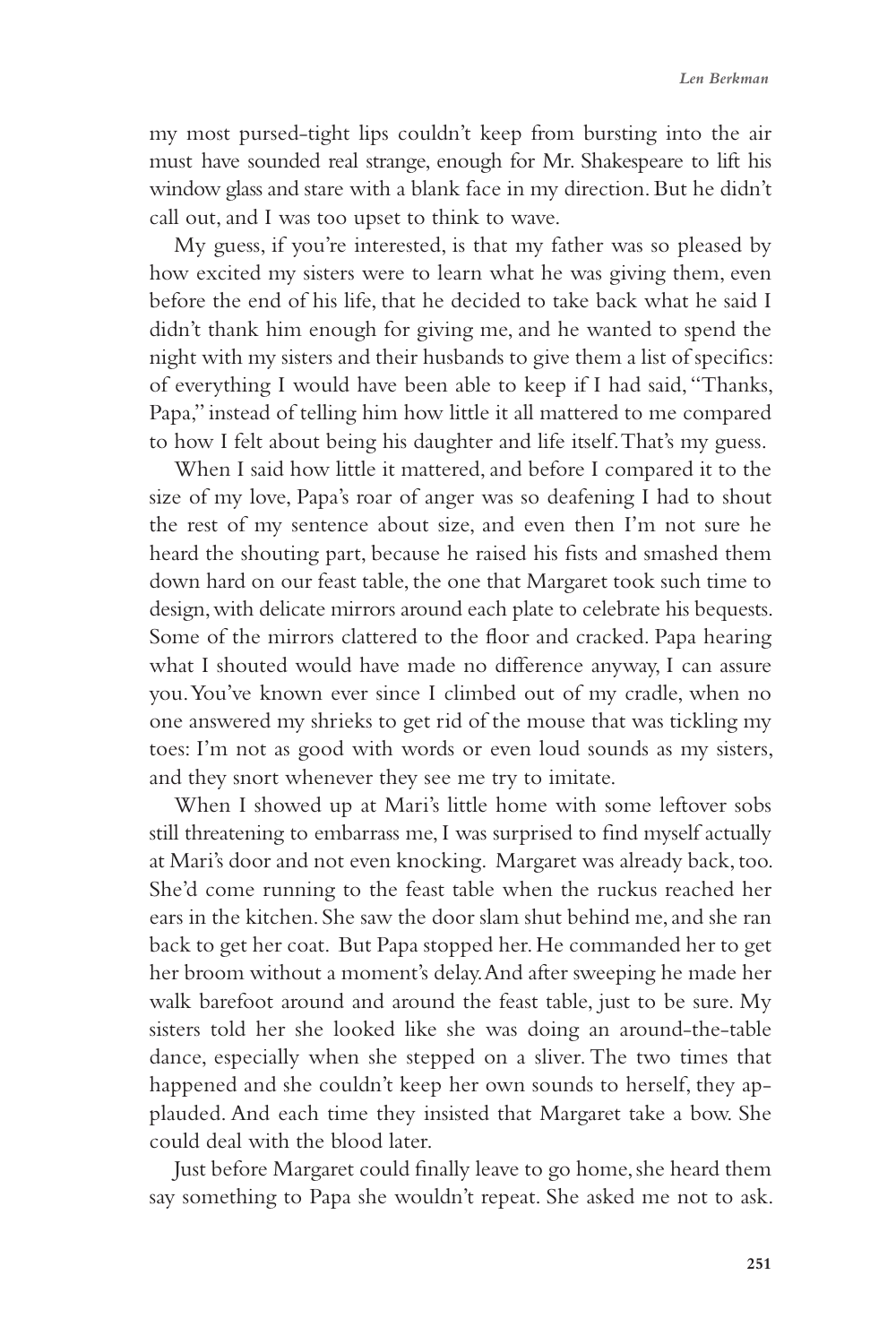Later she told me she did tell Mr. Shakespeare, but only because she expected he couldn't care less about how horrible my sisters decided to be. Mr. Shakespeare told her that horrible details are always to be enjoyed because they are a warning to the wise. That was back when she thought he *was* wise . . . because he was so eager to be warned. Margaret told me I could stay the night, and longer than the night, if there was no one important I could turn to. I had an uncle and an aunt who lived in their own castle on an island. My father once declared war on them, so in all my growing years they never visited. Margaret told me it was time I paid *them* a visit. She assured me she would somehow see to it that I got there. So I stayed with my uncle and aunt until they said it was time I set off on my own. I wondered if it *was* time. They had counted how many letters I received from Edgar during that time, and they told me that was all they needed to know: I'd either choose to be Edgar's wife, if he would have me, or I would drown.

Edgar was only writing to me about his papa and mine, as you can imagine. Uncle and Aunt on their own island wouldn't be interested in the least. They confided in me that they were interested only in someone who was family, so Edgar and his papa were of no interest at all, and Papa—my Papa—they had stopped counting as family, so they were interested in Papa even less. Naturally, I could hardly tell them about the two men Edgar told me had started looking out for Papa in the wilds after my sisters and their husbands threw Papa out of his castle, which they told him wasn't his anymore. If Uncle and Aunt had asked, I wouldn't have been able to explain Edgar's complicated details. If more families were like mine, I guess I wouldn't *need* to explain. But Edgar tells me the only family he knows that's like mine is *his*. That's too bad. Can you figure out how in the world I could warn anyone that they might be thrown out of their castle by their own daughters?

One of the two new men who are taking care of Papa now is named Kent. Isn't that funny? So many men are named Kent, you could float in a lake of them, and they'd support you like salt. I have personally wondered what I would feel if Papa introduced me to a man named Kent, but now I really like that name. Now it singles itself out.

In a dream I had after Edgar first wrote to me about Kent, I named myself Kent. For the first time ever, I singled *myself* out. I had Edgar steal Kent's clothing and ship the whole batch to me, closets full. Also,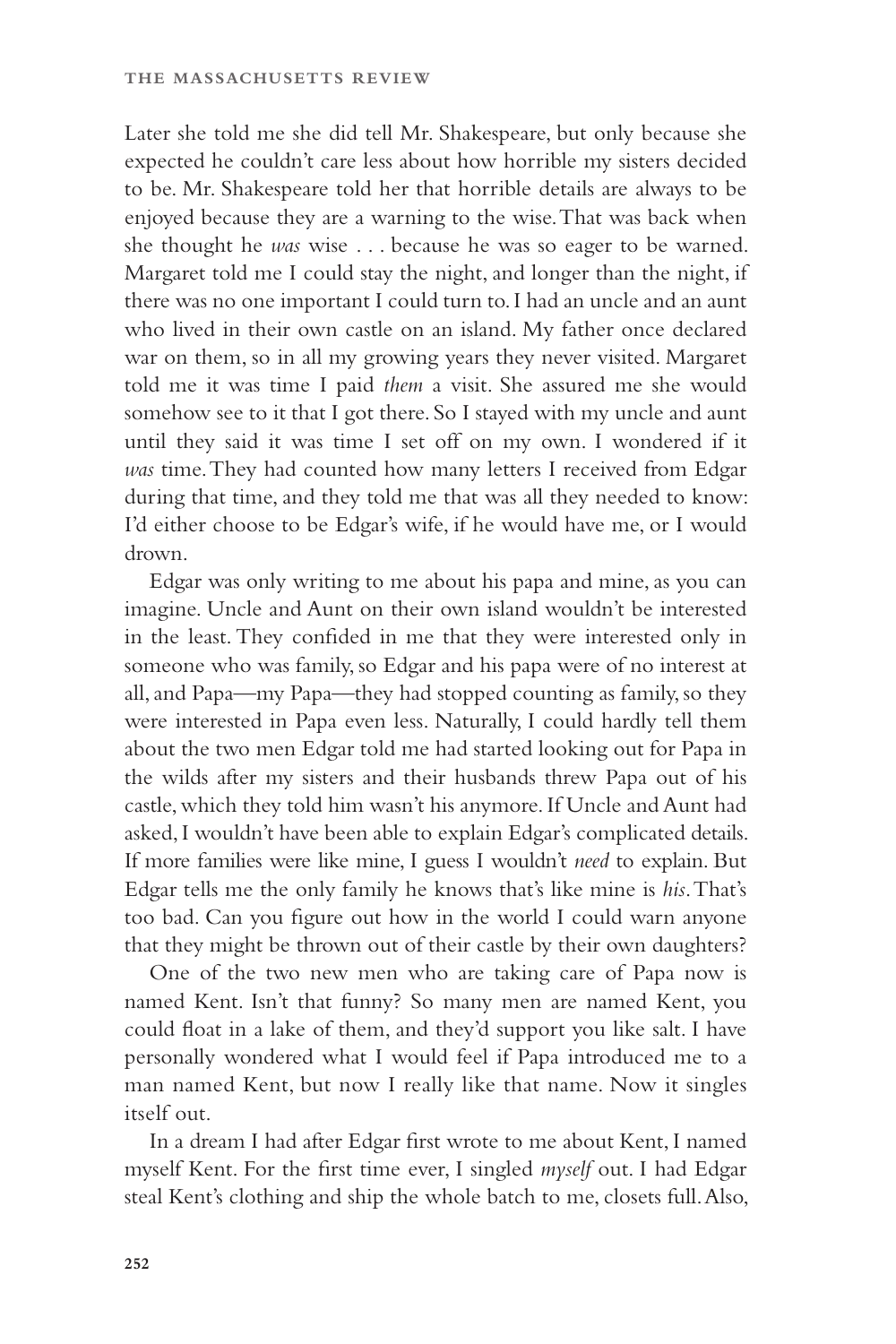all the documents that I would have to show to prove I was Kent. Later, Edgar told me that nobody ever asked for documents that proved he was Mad Tom. He assured me that in dreams you need documents even less. Still, in—and out of—my dream, documents would be nice to have when someone looked twice at you and said, "Kent?"

I suppose I would need a moustache. I always mean to ask Edgar what Mr. Kent looks like and if he has one. After Edgar's papa was murdered, eyes and all, and Edgar took a while to be able to breathe, Edgar offered to become Papa's "companion in arms," just like he'd been with his own. He still signs some of his letters to me, "With befuddled love from Mad Tom, my papa's companion in arms." I smile each time before I read his letters again, especially the particular one where he said it would be simple, with just a one-word change: "*Your* papa's companion in arms." But Kent beat Edgar to it. And me to it. I didn't decide to be Kent myself fast enough.

If I actually believed Cordelia could do it. If Papa would accept her coming back. If I *wanted* to come back. I could have done without becoming Kent. Edgar told me Mr. Shakespeare was writing funny things about Papa and me, suggesting that Papa was better off with Kent than if I had helped Papa find a bed to hide under from my sisters, so they couldn't kick him out. I did ask myself what I wanted to do with large problems. If I remained Cordelia and was being frank with myself, I didn't yet know. But if I became Kent, I wouldn't need to know.

And I'd have a new friend with me, I think: this other man who generally acted silly but would cry real tears—according to Edgar, of course, who was acting silly, too, since he could only watch Papa if he sprang out dancing, completely unrecognized, from behind a tree, and did a duet. If I became Kent, I would immediately stop Papa looking so sad. I would gently lift Papa's stiff fingers away from his shirt's top buttons and loosen those buttons faster than *he* ever could. Kent—the Kent who was only Kent—and the silly man Edgar danced with wouldn't *dare* do that. Papa would only let *my* nimble fingers loosen his buttons, and he would tell me that only his daughter, the daughter named Cordelia, could comfort him that quickly.

And when I heard him tell Kent that, I'd take off my Kent clothes. And I'd say, "Look, Papa. Look." And he would not be able to speak. And I would know I've forgiven him without his needing to ask. But he *would* ask. He would be so full of apology I would need to put one of my fingers to his lips, straight from unbuttoning his shirt.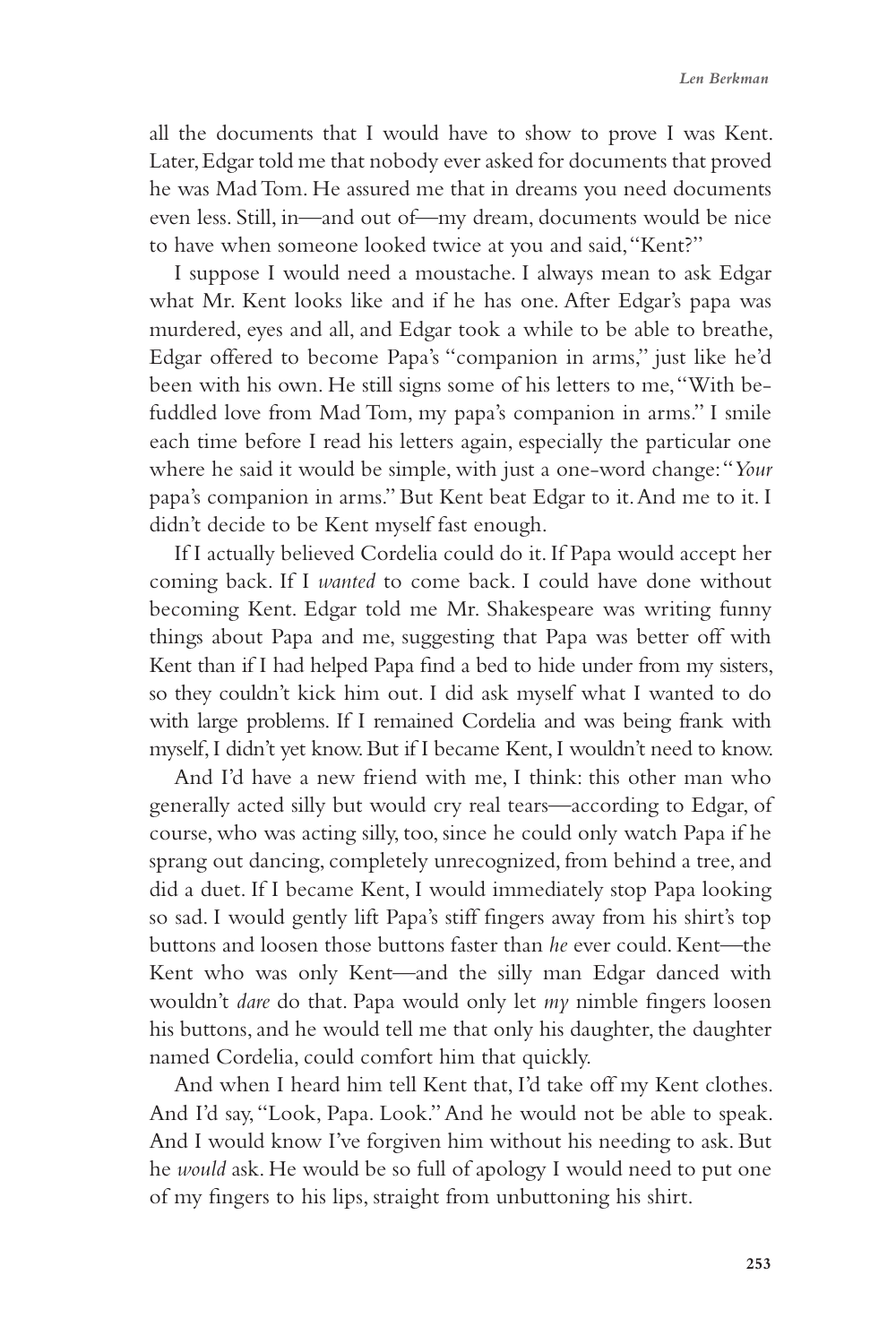When I wrote Edgar about this dream, he asked me how my dream made me feel. I answered that dreams never make me feel any different than I do feel; dreams are my very feelings. Edgar said he thought about this for days. He's not a dreamer; he's an actor. He doesn't wait to have dreams. He doesn't *want* to have dreams. Dreams confuse him, but when he acts his mind is clear. I told Edgar that when Margaret and Mari hug me, I am as clear as when I dream. Would someone's hug do that for him, too? I asked that but he didn't answer.

Edgar ran into Mr. Shakespeare by accident the other day. He let it slip that I was considering a nervous return to Papa, or at least that I was dreaming about it. In return, Mr. Shakespeare said something odd. He said Edgar had given him an idea. Edgar did tell Mr. Shakespeare that such a comment made Edgar curious, but for a moment all Mr. Shakespeare could mutter is "How can I make it make sense?" Then Mr. Shakespeare asked Edgar, did *you* say she had to come home? Edgar is such a sweet and wonderful man. Do you know what he replied? He keeps no secrets from me when there's anything I truly want to know. He said, "I asked Cordelia what her dream made her feel." For once, Mr. Shakespeare was interested in how I answered. But Edgar told me that Mr. Shakespeare was confused by my answer. He told Edgar he would have to change it.

Then he asked Edgar if I had married. For once, Edgar got annoyed with someone. He told Mr. Shakespeare I was married to God, but of course Edgar knew that Mr. Shakespeare would be confused by that response as well. Mr. Shakespeare was so typically full of thoughts, he began to mutter even more to himself. Edgar felt he could tiptoe away practically unnoticed, and Mr. Shakespeare would not stop muttering in the least. "But of course, as well" was the bit of mutter Edgar heard. And then, even odder: "Should I give her a husband?" Edgar felt like laughing, "Why?" But he thought a question like that, even muttered, might be a trap of some kind. How can Mr. Shakespeare even start to find a husband for me, if the only husband I ever longed for was . . . No, why name names? Don't press me to sound so ridiculous. Names are not behind my telling you all about my life. I don't want you to wait 'til I stop chattering away, so you can go running to spread some gossip of your own, especially to someone who cares about me more than he will ever admit. Someone who doesn't need words or dreams to show me how much he cares, even though he is fully aware that I can never take the place of his own goodness. His own kindness. Not